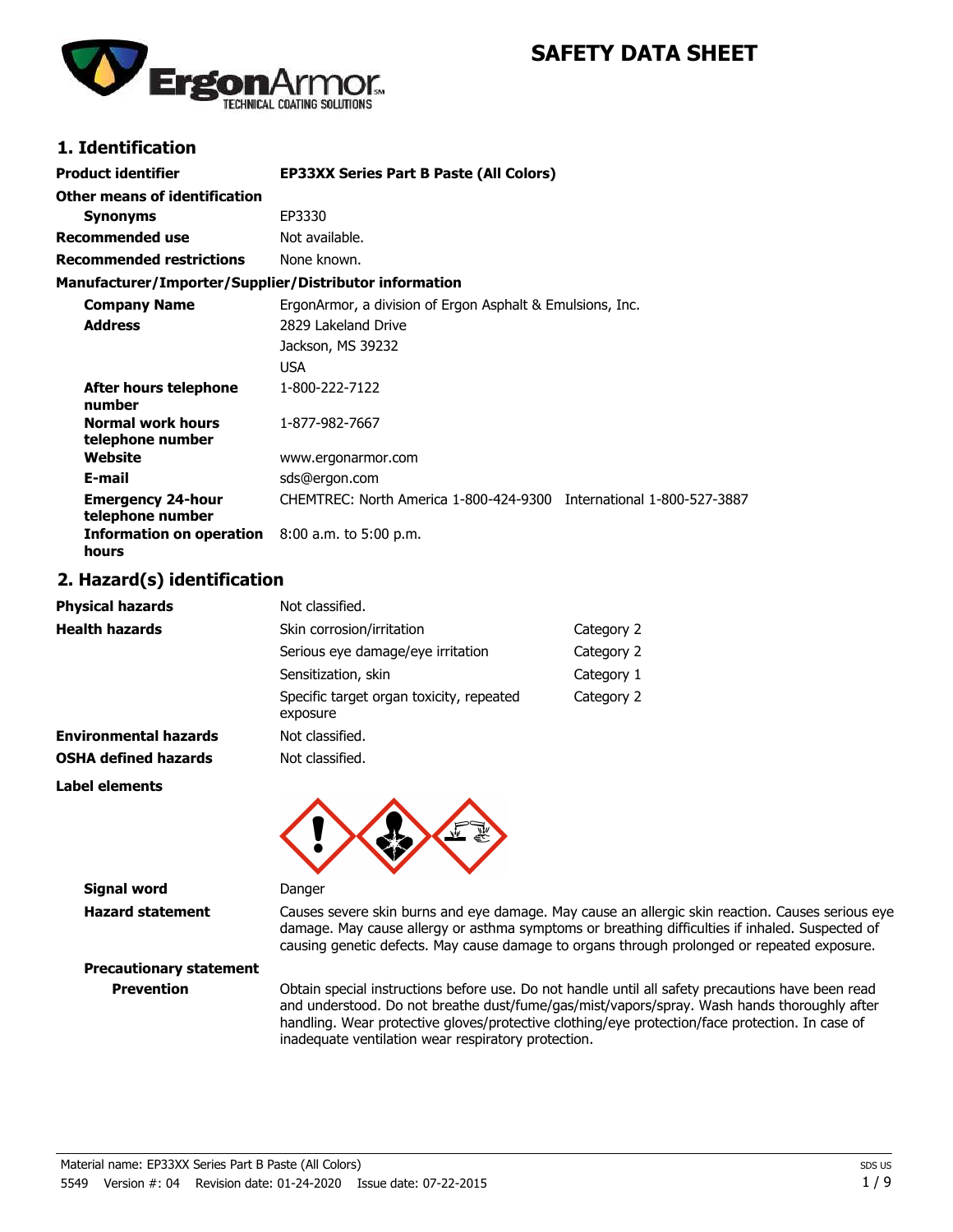| <b>Response</b>                              | IF SWALLOWED: Rinse mouth. Do NOT induce vomiting. If experiencing respiratory symptoms:<br>Call a POISON CENTER or doctor/physician. IF ON SKIN (or hair): Remove/take off immediately all<br>contaminated clothing. Rinse skin with water/shower. IF INHALED: Remove person to fresh air<br>and keep comfortable for breathing. IF IN EYES: Rinse cautiously with water for several minutes.<br>Remove contact lenses, if present and easy to do. Continue rinsing. Immediately call a POISON<br>CENTER or doctor/physician. Specific treatment (see this label). |
|----------------------------------------------|---------------------------------------------------------------------------------------------------------------------------------------------------------------------------------------------------------------------------------------------------------------------------------------------------------------------------------------------------------------------------------------------------------------------------------------------------------------------------------------------------------------------------------------------------------------------|
| <b>Storage</b>                               | Store locked up.                                                                                                                                                                                                                                                                                                                                                                                                                                                                                                                                                    |
| <b>Disposal</b>                              | Dispose of contents/container in accordance with local/regional/national/international regulations.                                                                                                                                                                                                                                                                                                                                                                                                                                                                 |
| Hazard(s) not otherwise<br>classified (HNOC) | None known.                                                                                                                                                                                                                                                                                                                                                                                                                                                                                                                                                         |
| Supplemental information                     | Not applicable.                                                                                                                                                                                                                                                                                                                                                                                                                                                                                                                                                     |

## **3. Composition/information on ingredients**

**Mixtures**

| <b>Chemical name</b>                     | <b>Common name and synonyms</b> | <b>CAS number</b> | $\frac{0}{0}$ |
|------------------------------------------|---------------------------------|-------------------|---------------|
| <b>BENZYL ALCOHOL</b>                    |                                 | 100-51-6          | $25 - 35$     |
| 4,4'-METHYLENEBIS(CYCLOHEXYLA<br>MINE)   |                                 | 1761-71-3         | $15 - 25$     |
| <b>OUARTZ</b>                            |                                 | 14808-60-7        | $10 - 20$     |
| [3-(aminoethyl)phenyl]methanamin<br>e    |                                 | 1477-55-0         | $5 - 15$      |
| [(DIMETHYLAMINO)METHYL]PHEN<br>OL        |                                 | 25338-55-0        | $1 - 10$      |
| 3-AMINOPROPYLTRIETHOXYSILANE             |                                 | 919-30-2          | ${<}1$        |
| BENZENE, HYDROXY-                        |                                 | 108-95-2          | $\leq 1$      |
| Other components below reportable levels |                                 |                   | $30 - 40$     |

## **4. First-aid measures**

| <b>Inhalation</b>                                                                   | Move to fresh air. Call a physician if symptoms develop or persist.                                                                                                                                    |
|-------------------------------------------------------------------------------------|--------------------------------------------------------------------------------------------------------------------------------------------------------------------------------------------------------|
| <b>Skin contact</b>                                                                 | Wash off with soap and water. Get medical attention if irritation develops and persists. Wash<br>contaminated clothing before reuse.                                                                   |
| Eye contact                                                                         | Rinse with water. Continue to rinse for at least 15 minutes. Get medical attention if irritation<br>persists after washing.                                                                            |
| <b>Ingestion</b>                                                                    | Rinse mouth. Do not induce vomiting. If vomiting occurs, the head should be kept low so that<br>stomach vomit doesn't enter the lungs. Call a POISON CENTER or doctor/physician if you feel<br>unwell. |
| <b>Most important</b><br>symptoms/effects, acute and<br>delayed                     | Direct contact with eyes may cause temporary irritation.                                                                                                                                               |
| <b>Indication of immediate</b><br>medical attention and special<br>treatment needed | Treat symptomatically.                                                                                                                                                                                 |
| <b>General information</b>                                                          | Ensure that medical personnel are aware of the material(s) involved, and take precautions to<br>protect themselves.                                                                                    |
| 5. Fire-fighting measures                                                           |                                                                                                                                                                                                        |
| Suitable extinguishing media                                                        | Water fog. Foam. Dry chemical powder. Carbon dioxide (CO2).                                                                                                                                            |
| Unsuitable extinguishing<br>media                                                   | Do not use water jet as an extinguisher, as this will spread the fire.                                                                                                                                 |
| <b>Specific hazards arising from</b><br>the chemical                                | During fire, gases hazardous to health may be formed.                                                                                                                                                  |
| <b>Special protective equipment</b><br>and precautions for<br>firefighters          | Self-contained breathing apparatus and full protective clothing must be worn in case of fire.                                                                                                          |
| <b>Fire fighting</b><br>equipment/instructions                                      | Move containers from fire area if you can do so without risk.                                                                                                                                          |
| <b>Specific methods</b>                                                             | Use standard firefighting procedures and consider the hazards of other involved materials.                                                                                                             |
|                                                                                     |                                                                                                                                                                                                        |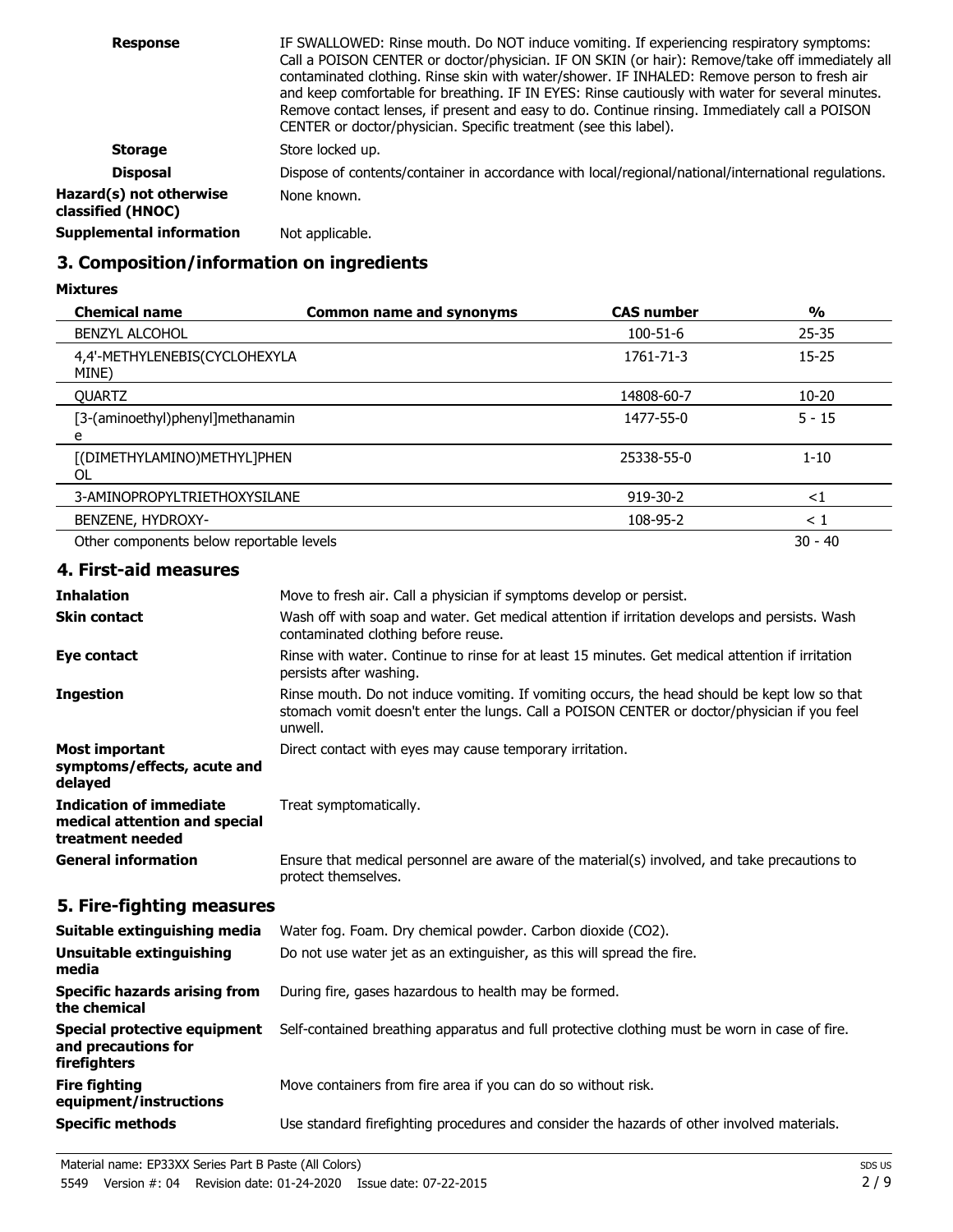## **6. Accidental release measures**

| <b>Personal precautions,</b><br>protective equipment and<br>emergency procedures | Keep unnecessary personnel away. For personal protection, see section 8 of the SDS.                                                                                                                                                                                                              |
|----------------------------------------------------------------------------------|--------------------------------------------------------------------------------------------------------------------------------------------------------------------------------------------------------------------------------------------------------------------------------------------------|
| <b>Methods and materials for</b><br>containment and cleaning up                  | This material is classified as a water pollutant under the Clean Water Act and should be prevented<br>from contaminating soil or from entering sewage and drainage systems which lead to waterways.                                                                                              |
|                                                                                  | Large Spills: Stop the flow of material, if this is without risk. Dike the spilled material, where this is<br>possible. Cover with plastic sheet to prevent spreading. Absorb in vermiculite, dry sand or earth and<br>place into containers. Following product recovery, flush area with water. |
|                                                                                  | Small Spills: Wipe up with absorbent material (e.g. cloth, fleece). Clean surface thoroughly to<br>remove residual contamination.                                                                                                                                                                |
| <b>Environmental precautions</b>                                                 | Never return spills to original containers for re-use.<br>Avoid discharge into drains, water courses or onto the ground.                                                                                                                                                                         |
|                                                                                  |                                                                                                                                                                                                                                                                                                  |

## **7. Handling and storage**

| <b>Precautions for safe handling</b>                               | Avoid prolonged exposure. Observe good industrial hygiene practices. |
|--------------------------------------------------------------------|----------------------------------------------------------------------|
| Conditions for safe storage,<br>including any<br>incompatibilities | Store in original tightly closed container.                          |

# **8. Exposure controls/personal protection**

## **Occupational exposure limits**

| US. OSHA Table Z-1 Limits for Air Contaminants (29 CFR 1910.1000)<br><b>Components</b> | <b>Type</b> | <b>Value</b>           | <b>Form</b>          |
|----------------------------------------------------------------------------------------|-------------|------------------------|----------------------|
| BENZENE, HYDROXY- (CAS<br>$108-95-2)$                                                  | PEL         | 19 mg/m3               |                      |
|                                                                                        |             | 5 ppm                  |                      |
| QUARTZ (CAS 14808-60-7)                                                                | PEL         | $0.05 \,\mathrm{mg/m}$ | Respirable dust.     |
| US. OSHA Table Z-3 (29 CFR 1910.1000)                                                  |             |                        |                      |
| <b>Components</b>                                                                      | <b>Type</b> | <b>Value</b>           | <b>Form</b>          |
| QUARTZ (CAS 14808-60-7)                                                                | <b>TWA</b>  | $0.1$ mg/m3            | Respirable.          |
|                                                                                        |             | 2.4 mppcf              | Respirable.          |
| <b>US. ACGIH Threshold Limit Values</b>                                                |             |                        |                      |
| <b>Components</b>                                                                      | <b>Type</b> | <b>Value</b>           | <b>Form</b>          |
| [3-(aminoethyl)phenyl]meth<br>anamine (CAS 1477-55-0)                                  | Ceiling     | $0.1$ mg/m3            |                      |
| BENZENE, HYDROXY- (CAS<br>$108 - 95 - 2$                                               | <b>TWA</b>  | 5 ppm                  |                      |
| QUARTZ (CAS 14808-60-7)                                                                | <b>TWA</b>  | $0.025$ mg/m3          | Respirable fraction. |
| US. NIOSH: Pocket Guide to Chemical Hazards                                            |             |                        |                      |
| <b>Components</b>                                                                      | <b>Type</b> | <b>Value</b>           | <b>Form</b>          |
| [3-(aminoethyl)phenyl]meth<br>anamine (CAS 1477-55-0)                                  | Ceiling     | $0.1$ mg/m3            |                      |
| BENZENE, HYDROXY- (CAS<br>$108-95-2)$                                                  | Ceiling     | $60$ mg/m3             |                      |
|                                                                                        |             | 15.6 ppm               |                      |
|                                                                                        | <b>TWA</b>  | 19 mg/m3               |                      |
|                                                                                        |             | 5 ppm                  |                      |
| QUARTZ (CAS 14808-60-7)                                                                | <b>TWA</b>  | $0.05$ mg/m3           | Respirable dust.     |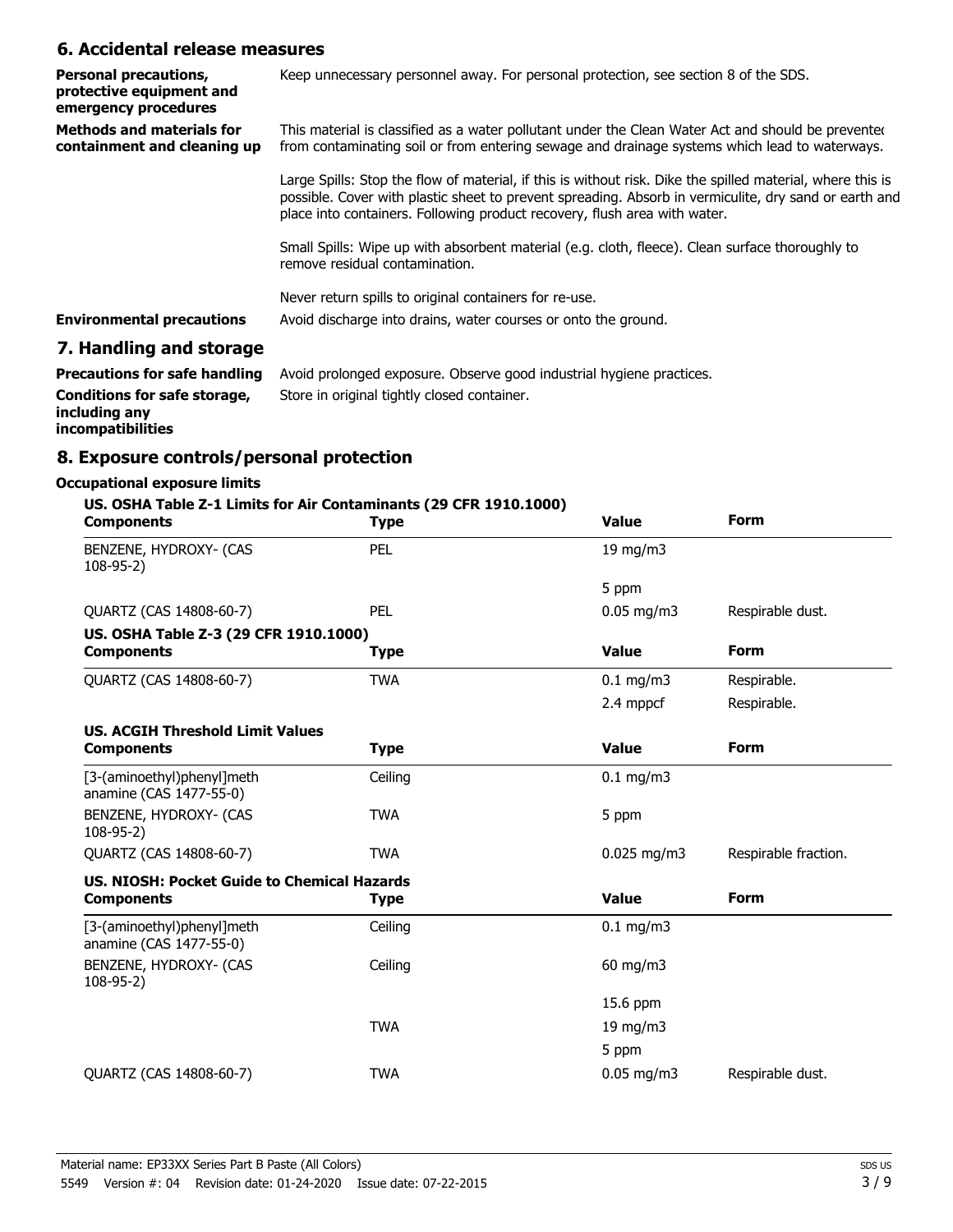| US. Workplace Environmental Exposure Level (WEEL) Guides<br><b>Components</b>                                                              | <b>Type</b>                                                       |                           | <b>Value</b>                                                           |                      |                                                                                                                                                                                                     |
|--------------------------------------------------------------------------------------------------------------------------------------------|-------------------------------------------------------------------|---------------------------|------------------------------------------------------------------------|----------------------|-----------------------------------------------------------------------------------------------------------------------------------------------------------------------------------------------------|
| BENZYL ALCOHOL (CAS<br>$100-51-6$                                                                                                          | <b>TWA</b>                                                        |                           |                                                                        | 44.2 mg/m3           |                                                                                                                                                                                                     |
|                                                                                                                                            |                                                                   |                           |                                                                        | 10 ppm               |                                                                                                                                                                                                     |
| <b>Biological limit values</b>                                                                                                             |                                                                   |                           |                                                                        |                      |                                                                                                                                                                                                     |
| <b>ACGIH Biological Exposure Indices</b><br><b>Components</b>                                                                              | <b>Value</b>                                                      | <b>Determinant</b>        | <b>Specimen</b>                                                        | <b>Sampling Time</b> |                                                                                                                                                                                                     |
| BENZENE, HYDROXY- (CAS 250 mg/g<br>$108-95-2)$                                                                                             |                                                                   | Phenol with<br>hydrolysis | Creatinine in<br>urine                                                 | $\ast$               |                                                                                                                                                                                                     |
| * - For sampling details, please see the source document.                                                                                  |                                                                   |                           |                                                                        |                      |                                                                                                                                                                                                     |
| <b>Exposure guidelines</b>                                                                                                                 |                                                                   |                           |                                                                        |                      |                                                                                                                                                                                                     |
| US - California OELs: Skin designation                                                                                                     |                                                                   |                           |                                                                        |                      |                                                                                                                                                                                                     |
| [3-(aminoethyl)phenyl]methanamine (CAS 1477-55-0)<br>BENZENE, HYDROXY- (CAS 108-95-2)<br>US - Minnesota Haz Subs: Skin designation applies |                                                                   |                           | Can be absorbed through the skin.<br>Can be absorbed through the skin. |                      |                                                                                                                                                                                                     |
| BENZENE, HYDROXY- (CAS 108-95-2)                                                                                                           |                                                                   |                           | Skin designation applies.                                              |                      |                                                                                                                                                                                                     |
| US - Tennessee OELs: Skin designation                                                                                                      |                                                                   |                           |                                                                        |                      |                                                                                                                                                                                                     |
| [3-(aminoethyl)phenyl]methanamine (CAS 1477-55-0)<br>BENZENE, HYDROXY- (CAS 108-95-2)                                                      |                                                                   |                           | Can be absorbed through the skin.<br>Can be absorbed through the skin. |                      |                                                                                                                                                                                                     |
| US ACGIH Threshold Limit Values: Skin designation                                                                                          |                                                                   |                           |                                                                        |                      |                                                                                                                                                                                                     |
| [3-(aminoethyl)phenyl]methanamine (CAS 1477-55-0)<br>BENZENE, HYDROXY- (CAS 108-95-2)                                                      |                                                                   |                           | Can be absorbed through the skin.<br>Can be absorbed through the skin. |                      |                                                                                                                                                                                                     |
| US NIOSH Pocket Guide to Chemical Hazards: Skin designation                                                                                |                                                                   |                           |                                                                        |                      |                                                                                                                                                                                                     |
| [3-(aminoethyl)phenyl]methanamine (CAS 1477-55-0)<br>BENZENE, HYDROXY- (CAS 108-95-2)                                                      |                                                                   |                           | Can be absorbed through the skin.<br>Can be absorbed through the skin. |                      |                                                                                                                                                                                                     |
| US. OSHA Table Z-1 Limits for Air Contaminants (29 CFR 1910.1000)                                                                          |                                                                   |                           |                                                                        |                      |                                                                                                                                                                                                     |
| BENZENE, HYDROXY- (CAS 108-95-2)                                                                                                           |                                                                   |                           | Can be absorbed through the skin.                                      |                      |                                                                                                                                                                                                     |
| <b>Appropriate engineering</b><br>controls                                                                                                 | occupational exposure limit is not exceeded.                      |                           |                                                                        |                      | Provide adequate ventilation, including appropriate local extraction, to ensure that the defined                                                                                                    |
| Individual protection measures, such as personal protective equipment                                                                      |                                                                   |                           |                                                                        |                      |                                                                                                                                                                                                     |
| <b>Eye/face protection</b>                                                                                                                 | Wear safety glasses; chemical goggles (if splashing is possible). |                           |                                                                        |                      |                                                                                                                                                                                                     |
| <b>Skin protection</b><br><b>Hand protection</b>                                                                                           | gloves.                                                           |                           |                                                                        |                      | Chemical resistant gloves are recommended. If contact with forearms is likely wear gauntlet style                                                                                                   |
| <b>Other</b>                                                                                                                               | Wear suitable protective clothing.                                |                           |                                                                        |                      |                                                                                                                                                                                                     |
| <b>Respiratory protection</b>                                                                                                              | been established), an approved respirator must be worn.           |                           |                                                                        |                      | If engineering controls do not maintain airborne concentrations below recommended exposure<br>limits (where applicable) or to an acceptable level (in countries where exposure limits have not      |
| <b>Thermal hazards</b>                                                                                                                     | Wear appropriate thermal protective clothing, when necessary.     |                           |                                                                        |                      |                                                                                                                                                                                                     |
| <b>General hygiene</b><br>considerations                                                                                                   | remove contaminants.                                              |                           |                                                                        |                      | Always observe good personal hygiene measures, such as washing after handling the material and<br>before eating, drinking, and/or smoking. Routinely wash work clothing and protective equipment to |
| 9. Physical and chemical properties                                                                                                        |                                                                   |                           |                                                                        |                      |                                                                                                                                                                                                     |
| <b>Appearance</b>                                                                                                                          | Paste.                                                            |                           |                                                                        |                      |                                                                                                                                                                                                     |
| <b>Physical state</b>                                                                                                                      | Liquid.                                                           |                           |                                                                        |                      |                                                                                                                                                                                                     |

| <b>Physical state</b>                      | Liguid.                 |
|--------------------------------------------|-------------------------|
| Form                                       | Paste.                  |
| Color                                      | Various.                |
| Odor                                       | Ammoniacal, Amine-like. |
| <b>Odor threshold</b>                      | Not available.          |
| рH                                         | <b>Alkaline</b>         |
| Melting point/freezing point               | Not available.          |
| Initial boiling point and<br>boiling range | Not available.          |
|                                            |                         |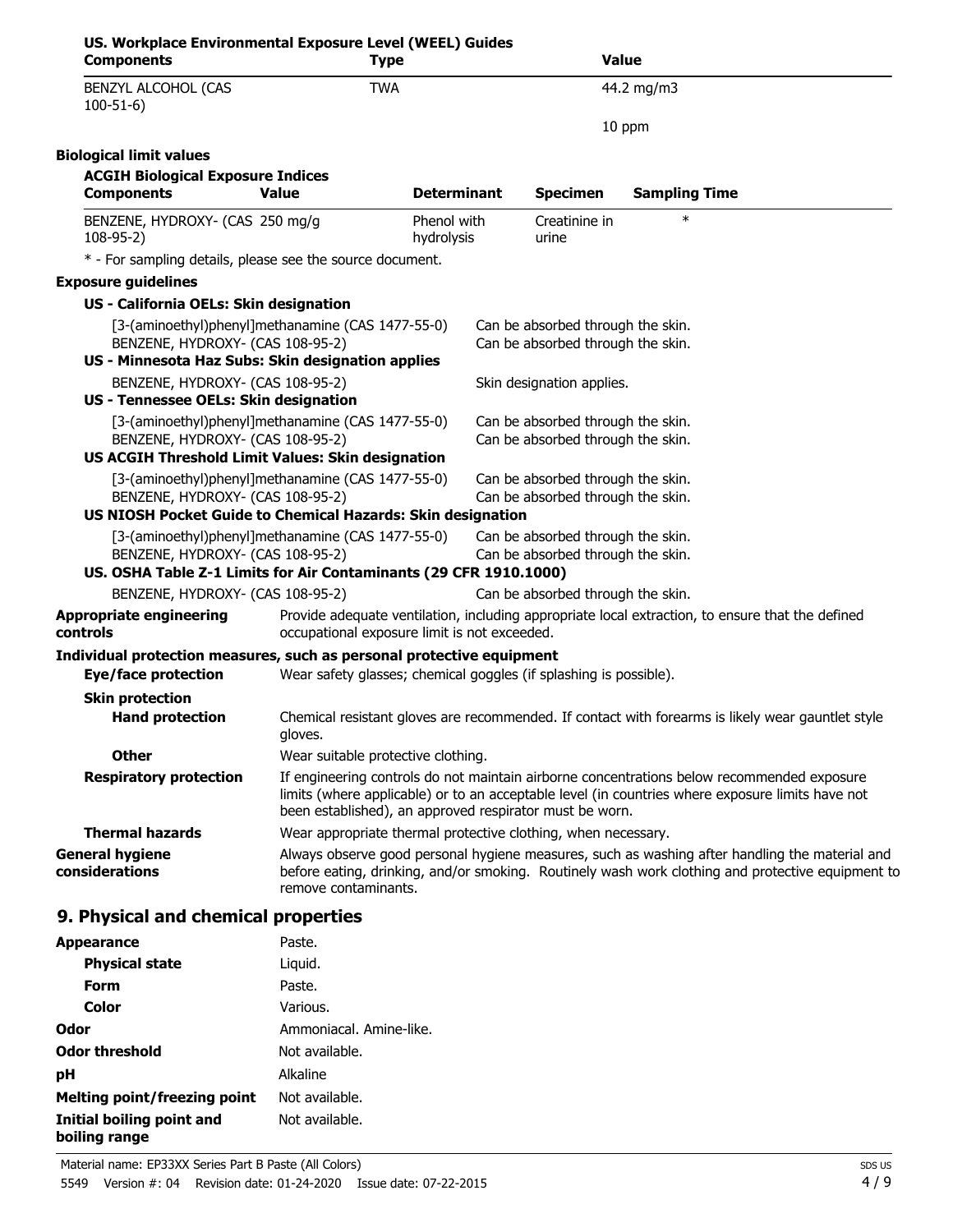| <b>Flash point</b>                                | Not available. |
|---------------------------------------------------|----------------|
| <b>Evaporation rate</b>                           | Not available. |
| Flammability (solid, gas)                         | Not available. |
| Upper/lower flammability or explosive limits      |                |
| Flammability limit - lower Not available.<br>(%)  |                |
| <b>Flammability limit -</b><br>upper $(\% )$      | Not available. |
| <b>Explosive limit - lower</b><br>(%)             | Not available. |
| <b>Explosive limit - upper</b><br>(9/6)           | Not available. |
| Vapor pressure                                    | Not available. |
| <b>Vapor density</b>                              | Not available. |
| <b>Relative density</b>                           | Not available. |
| Solubility(ies)                                   |                |
| <b>Solubility (water)</b>                         | Partial        |
| <b>Partition coefficient</b><br>(n-octanol/water) | Not available. |
| <b>Auto-ignition temperature</b>                  | Not available. |
| <b>Decomposition temperature</b>                  | Not available. |
| <b>Viscosity</b>                                  | Not available. |
| <b>Other information</b>                          |                |
| <b>Density</b>                                    | 12.09 lb/gal   |
| <b>Specific gravity</b>                           | 1.45           |
|                                                   |                |

## **10. Stability and reactivity**

| <b>Reactivity</b>                            | The product is stable and non-reactive under normal conditions of use, storage and transport |
|----------------------------------------------|----------------------------------------------------------------------------------------------|
| <b>Chemical stability</b>                    | Material is stable under normal conditions.                                                  |
| <b>Possibility of hazardous</b><br>reactions | Hazardous polymerization does not occur.                                                     |
| <b>Conditions to avoid</b>                   | Avoid temperatures exceeding the flash point. Contact with incompatible materials.           |
| <b>Incompatible materials</b>                | Strong oxidizing agents.                                                                     |
| <b>Hazardous decomposition</b><br>products   | No hazardous decomposition products are known.                                               |

# **11. Toxicological information**

#### **Information on likely routes of exposure**

| <b>Inhalation</b>                                                                  | May cause sensitization by inhalation.                                       |
|------------------------------------------------------------------------------------|------------------------------------------------------------------------------|
| <b>Skin contact</b>                                                                | May cause an allergic skin reaction. Causes severe skin burns and eye damage |
| Eye contact                                                                        | Causes serious eye damage.                                                   |
| <b>Ingestion</b>                                                                   | May be harmful if swallowed.                                                 |
| Symptoms related to the<br>physical, chemical and<br>toxicological characteristics | Causes serious eye damage. May cause an allergic skin reaction.              |

## **Information on toxicological effects**

| <b>Acute toxicity</b> |                     |  |  |  |
|-----------------------|---------------------|--|--|--|
| <b>Species</b>        | <b>Test Results</b> |  |  |  |
|                       |                     |  |  |  |
|                       |                     |  |  |  |
|                       |                     |  |  |  |
| Rabbit                | 2000 mg/kg          |  |  |  |
|                       |                     |  |  |  |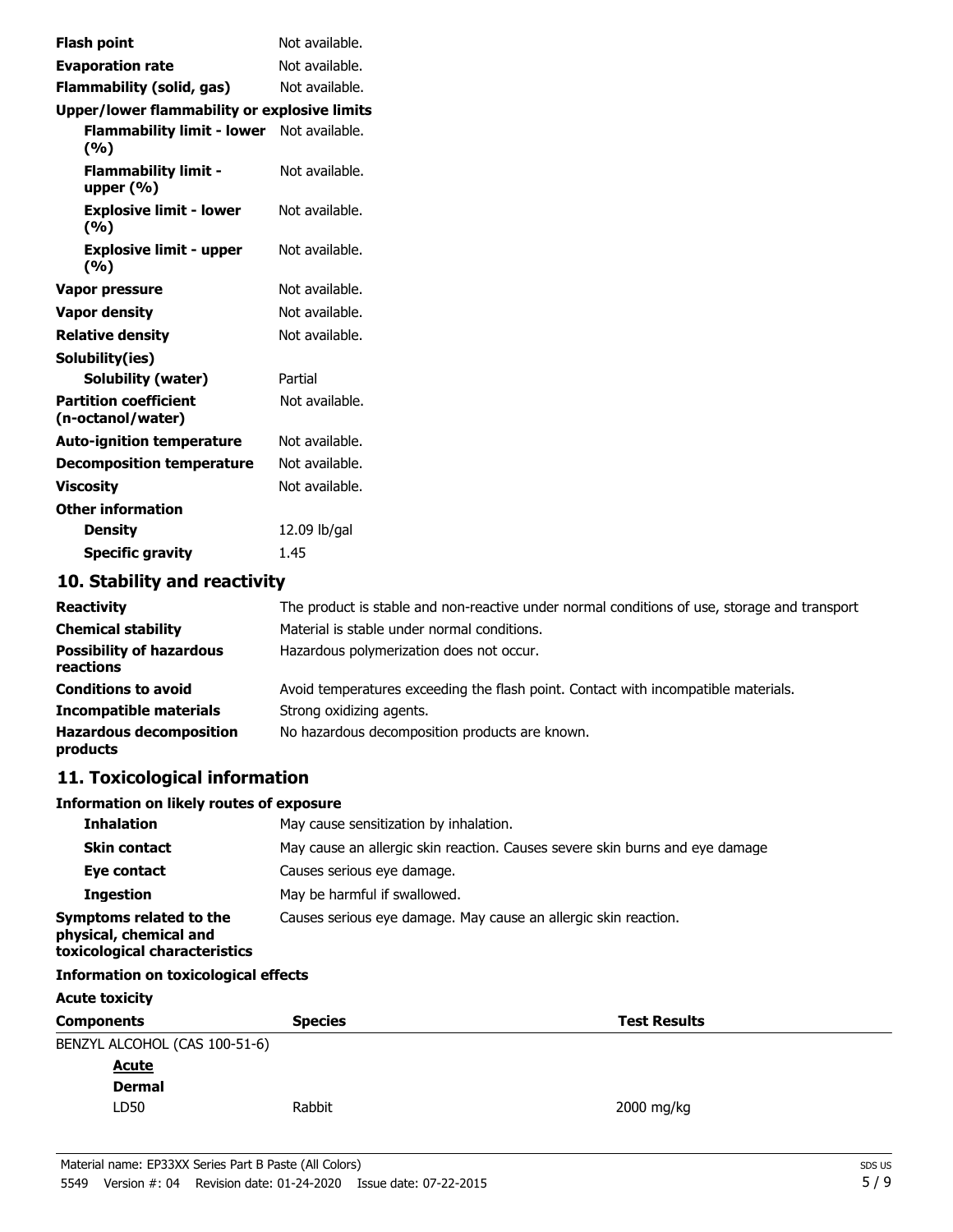| <b>Components</b>                                             | <b>Species</b>                                                              |                                                                                                                                                                                                                                                | <b>Test Results</b>                                 |  |
|---------------------------------------------------------------|-----------------------------------------------------------------------------|------------------------------------------------------------------------------------------------------------------------------------------------------------------------------------------------------------------------------------------------|-----------------------------------------------------|--|
| <b>Inhalation</b>                                             |                                                                             |                                                                                                                                                                                                                                                |                                                     |  |
| LC50                                                          | Rat                                                                         |                                                                                                                                                                                                                                                | 1000 mg/l, 8 Hours                                  |  |
|                                                               |                                                                             | * Estimates for product may be based on additional component data not shown.                                                                                                                                                                   |                                                     |  |
| <b>Skin corrosion/irritation</b>                              |                                                                             | Causes severe skin burns and eye damage.                                                                                                                                                                                                       |                                                     |  |
| Serious eye damage/eye<br>irritation                          |                                                                             | Causes eye burns.                                                                                                                                                                                                                              |                                                     |  |
| Respiratory or skin sensitization                             |                                                                             |                                                                                                                                                                                                                                                |                                                     |  |
| <b>Respiratory sensitization</b>                              |                                                                             | May cause allergy or asthma symptoms or breathing difficulties if inhaled                                                                                                                                                                      |                                                     |  |
| <b>Skin sensitization</b>                                     |                                                                             | May cause sensitization by skin contact.                                                                                                                                                                                                       |                                                     |  |
| <b>Germ cell mutagenicity</b>                                 |                                                                             | Known or suspected mutagen.                                                                                                                                                                                                                    |                                                     |  |
| Carcinogenicity                                               |                                                                             | This product is not considered to be a carcinogen by IARC, ACGIH, NTP, or OSHA. This product<br>contains crystalline silica. Silica is a known carcinogen; however in this encapsulated form the<br>normal routes of exposure are unavailable. |                                                     |  |
| <b>IARC Monographs. Overall Evaluation of Carcinogenicity</b> |                                                                             |                                                                                                                                                                                                                                                |                                                     |  |
| BENZENE, HYDROXY- (CAS 108-95-2)<br>QUARTZ (CAS 14808-60-7)   |                                                                             | 1 Carcinogenic to humans.<br>OSHA Specifically Regulated Substances (29 CFR 1910.1001-1052)                                                                                                                                                    | 3 Not classifiable as to carcinogenicity to humans. |  |
| QUARTZ (CAS 14808-60-7)                                       |                                                                             | Cancer                                                                                                                                                                                                                                         |                                                     |  |
| US. National Toxicology Program (NTP) Report on Carcinogens   |                                                                             |                                                                                                                                                                                                                                                |                                                     |  |
| <b>OUARTZ (CAS 14808-60-7)</b>                                |                                                                             | Known To Be Human Carcinogen.                                                                                                                                                                                                                  |                                                     |  |
| <b>Reproductive toxicity</b>                                  | This product is not expected to cause reproductive or developmental effects |                                                                                                                                                                                                                                                |                                                     |  |
| <b>Specific target organ toxicity</b><br>- single exposure    | Not classified.                                                             |                                                                                                                                                                                                                                                |                                                     |  |
| <b>Specific target organ toxicity</b><br>- repeated exposure  | Not classified.                                                             |                                                                                                                                                                                                                                                |                                                     |  |
| <b>Aspiration hazard</b>                                      | Not available.                                                              |                                                                                                                                                                                                                                                |                                                     |  |
| <b>Chronic effects</b>                                        | Prolonged inhalation may be harmful.                                        |                                                                                                                                                                                                                                                |                                                     |  |
| 12. Ecological information                                    |                                                                             |                                                                                                                                                                                                                                                |                                                     |  |
| <b>Ecotoxicity</b>                                            | The product contains a substance which is toxic to aguatic organisms.       |                                                                                                                                                                                                                                                |                                                     |  |
| <b>Product</b>                                                |                                                                             | <b>Species</b>                                                                                                                                                                                                                                 | <b>Test Results</b>                                 |  |
| EP33XX Series Part B Paste (All Colors)                       |                                                                             |                                                                                                                                                                                                                                                |                                                     |  |
| <b>Aquatic</b>                                                |                                                                             |                                                                                                                                                                                                                                                |                                                     |  |
| Crustacea                                                     | <b>EC50</b>                                                                 | Daphnia                                                                                                                                                                                                                                        | 8735.2637 mg/l, 48 hours estimated                  |  |
| Fish                                                          | <b>LC50</b>                                                                 | Fish                                                                                                                                                                                                                                           | 1102.1569 mg/l, 96 hours estimated                  |  |
| Components                                                    |                                                                             | Species                                                                                                                                                                                                                                        | <b>Test Results</b>                                 |  |

| <b>Components</b>                |      | <b>Species</b>                                                    | i est resuits            |
|----------------------------------|------|-------------------------------------------------------------------|--------------------------|
| BENZENE, HYDROXY- (CAS 108-95-2) |      |                                                                   |                          |
| Aquatic                          |      |                                                                   |                          |
| Crustacea                        | EC50 | Water flea (Daphnia obtusa)                                       | 4.7 - 6.4 mg/l, 48 hours |
| <b>Fish</b>                      | LC50 | Asiatic knifefish (Notopterus notopterus) 8 - 8.25 mg/l, 96 hours |                          |
| BENZYL ALCOHOL (CAS 100-51-6)    |      |                                                                   |                          |
| Aquatic                          |      |                                                                   |                          |
| <b>Fish</b>                      | LC50 | Bluegill (Lepomis macrochirus)                                    | 10 mg/l, 96 hours        |
|                                  |      |                                                                   |                          |

\* Estimates for product may be based on additional component data not shown.

**Persistence and degradability** No data is available on the degradability of this product.

**Bioaccumulative potential** No data available.

|                   | Partition coefficient n-octanol / water (log Kow) |      |
|-------------------|---------------------------------------------------|------|
| BENZENE, HYDROXY- |                                                   | 1.46 |
| BENZYL ALCOHOL    |                                                   | 1.1  |
| Mobility in soil  | No data available.                                |      |

5549 Version #: 04 Revision date: 01-24-2020 Issue date: 07-22-2015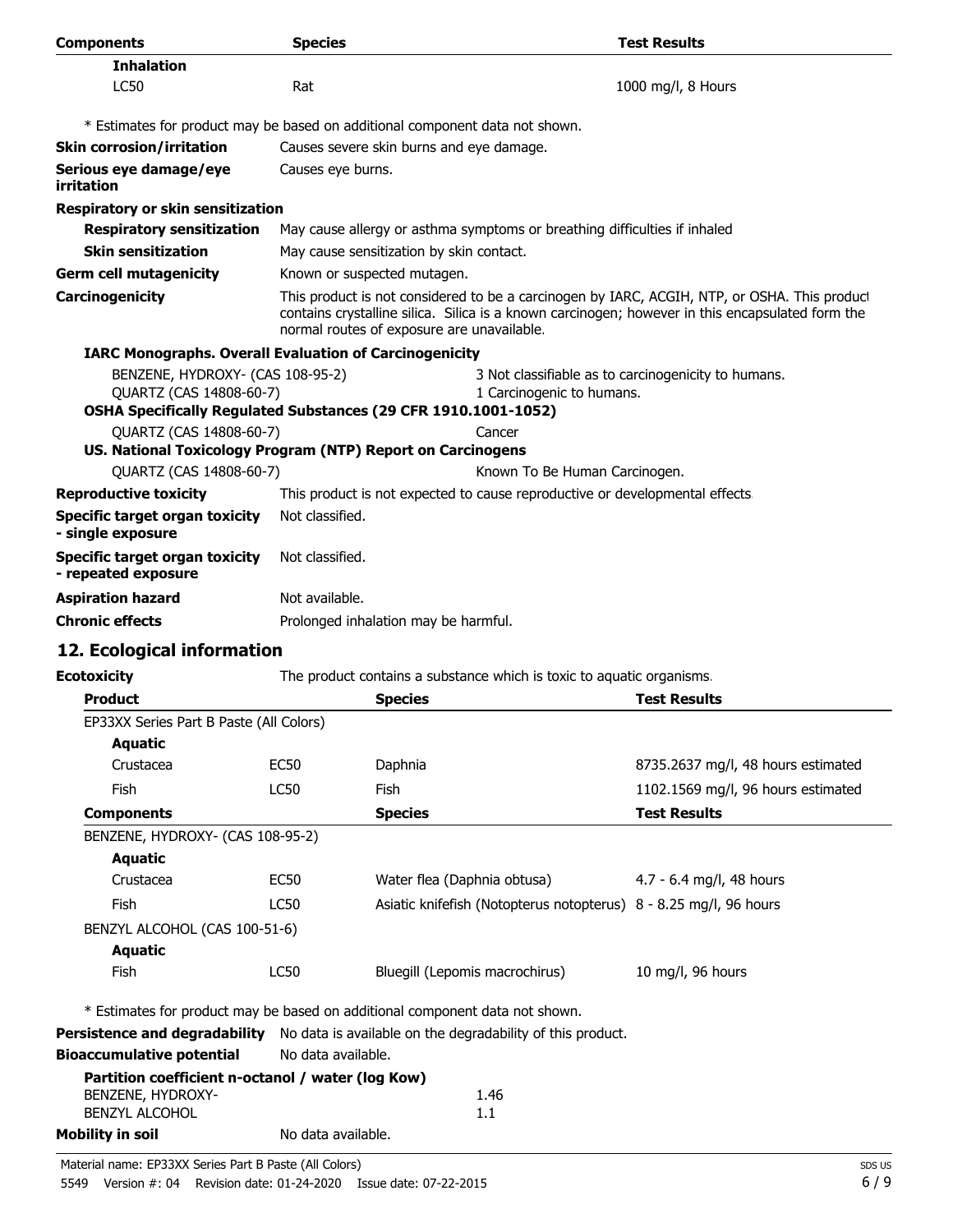**Other adverse effects** No other adverse environmental effects (e.g. ozone depletion, photochemical ozone creation potential, endocrine disruption, global warming potential) are expected from this component.

## **13. Disposal considerations**

| When this product as supplied is to be discarded as waste, it does not meet the definition of a<br>RCRA waste under 40 CFR 261.                                                                                        |
|------------------------------------------------------------------------------------------------------------------------------------------------------------------------------------------------------------------------|
| Dispose in accordance with all applicable regulations.                                                                                                                                                                 |
| The waste code should be assigned in discussion between the user, the producer and the waste<br>disposal company.                                                                                                      |
| Dispose of in accordance with local regulations. Empty containers or liners may retain some product<br>residues. This material and its container must be disposed of in a safe manner (see: Disposal<br>instructions). |
| Empty containers should be taken to an approved waste handling site for recycling or disposal.<br>Since emptied containers may retain product residue, follow label warnings even after container is<br>emptied.       |
|                                                                                                                                                                                                                        |

## **14. Transport information**

#### **DOT**

Not regulated as dangerous goods.

**IATA**

Not regulated as dangerous goods.

#### **IMDG**

| <b>UN number</b><br>UN proper shipping name                                    | UN3082<br>ENVIRONMENATALLY HAZARDOUS SUBSTANCE, LIQUID, N.O.S (BENZENE, HYDROXY-) |
|--------------------------------------------------------------------------------|-----------------------------------------------------------------------------------|
| Transport hazard class(es)                                                     |                                                                                   |
| <b>Class</b>                                                                   | 9                                                                                 |
| Subsidiary risk                                                                |                                                                                   |
| <b>Packing group</b>                                                           | Ш                                                                                 |
| <b>Environmental hazards</b>                                                   |                                                                                   |
| <b>Marine pollutant</b>                                                        | No.                                                                               |
| EmS                                                                            | Not available.                                                                    |
| <b>Special precautions for</b>                                                 | Not available.                                                                    |
| user                                                                           |                                                                                   |
| Transport in bulk according to<br>Annex II of MARPOL 73/78<br>and the IBC Code | Not available.                                                                    |

## **IMDG**



**General information** DOT Regulated Marine Pollutant. IMDG Regulated Marine Pollutant.

## **15. Regulatory information**

| <b>US federal regulations</b>                                  | All components are on the U.S. EPA TSCA Inventory List. |
|----------------------------------------------------------------|---------------------------------------------------------|
| TSCA Section 12(b) Export Notification (40 CFR 707, Subpt. D)  |                                                         |
| Not regulated.                                                 |                                                         |
| <b>CERCLA Hazardous Substance List (40 CFR 302.4)</b>          |                                                         |
| BENZENE, HYDROXY- (CAS 108-95-2)                               | Listed.                                                 |
| <b>SARA 304 Emergency release notification</b>                 |                                                         |
| BENZENE, HYDROXY- (CAS 108-95-2)                               | 1000 LBS                                                |
| OSHA Specifically Regulated Substances (29 CFR 1910.1001-1052) |                                                         |
| QUARTZ (CAS 14808-60-7)                                        | Cancer                                                  |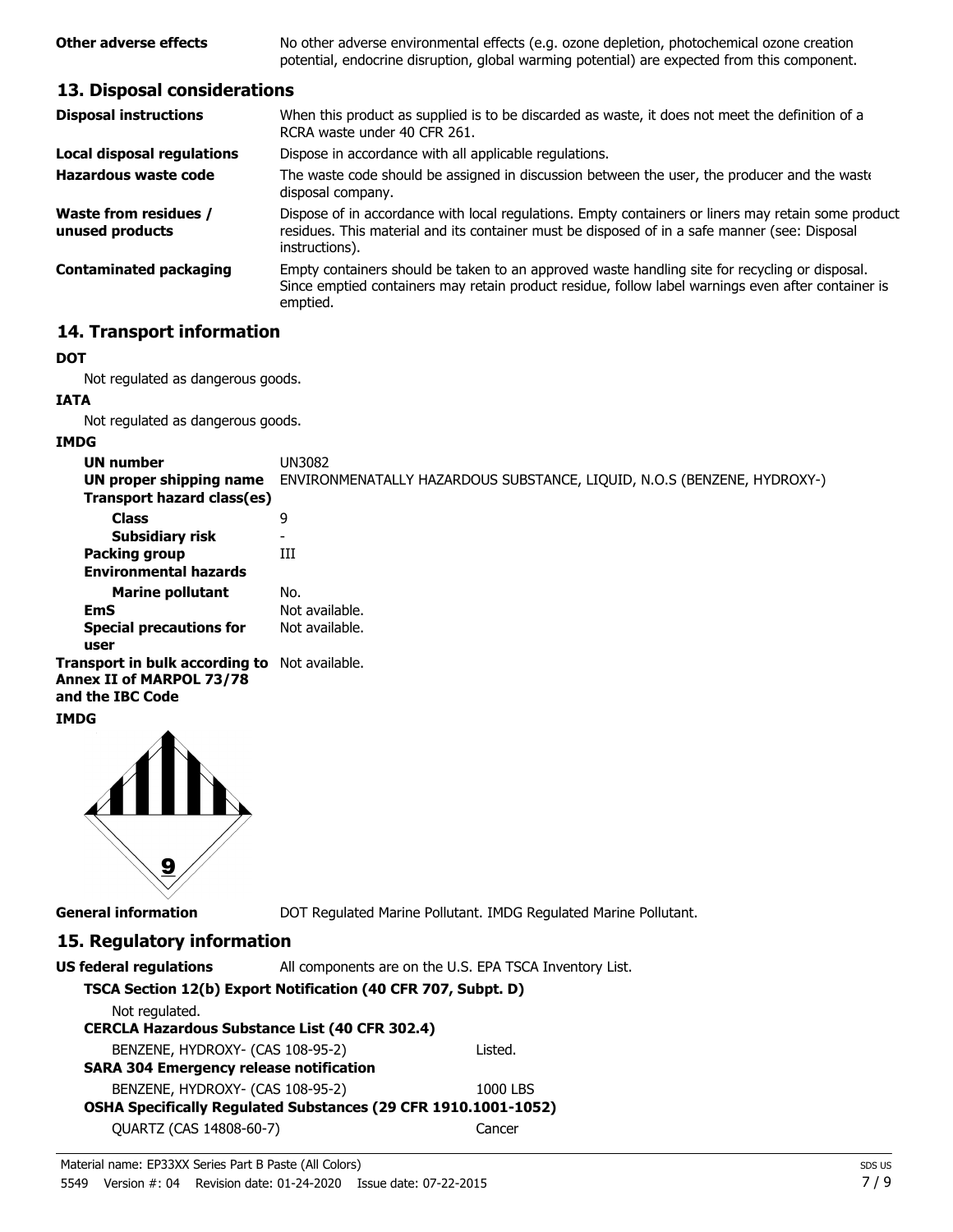#### lung effects immune system effects kidney effects

## **Superfund Amendments and Reauthorization Act of 1986 (SARA)**

| <b>Chemical name</b>                                                                                                 | <b>CAS number</b>                | Reportable<br>quantity<br>(pounds)                                                                        | <b>Threshold</b><br>planning quantity<br>(pounds)                                                                                                                                                                 | <b>Threshold</b><br>planning<br>quantity, lower<br>value (pounds) | <b>Threshold</b><br>planning<br>quantity, upper<br>value (pounds) |
|----------------------------------------------------------------------------------------------------------------------|----------------------------------|-----------------------------------------------------------------------------------------------------------|-------------------------------------------------------------------------------------------------------------------------------------------------------------------------------------------------------------------|-------------------------------------------------------------------|-------------------------------------------------------------------|
| BENZENE, HYDROXY-                                                                                                    | 108-95-2                         | 1000                                                                                                      |                                                                                                                                                                                                                   | 500                                                               | 10000                                                             |
| <b>SARA 311/312</b><br><b>Hazardous chemical</b>                                                                     | Yes                              |                                                                                                           |                                                                                                                                                                                                                   |                                                                   |                                                                   |
| <b>Classified hazard</b><br>categories                                                                               | Carcinogenicity                  | Skin corrosion or irritation<br>Serious eye damage or eye irritation<br>Respiratory or skin sensitization | Specific target organ toxicity (single or repeated exposure)                                                                                                                                                      |                                                                   |                                                                   |
| <b>SARA 313 (TRI reporting)</b>                                                                                      |                                  |                                                                                                           |                                                                                                                                                                                                                   |                                                                   |                                                                   |
| <b>Chemical name</b>                                                                                                 |                                  |                                                                                                           | <b>CAS number</b>                                                                                                                                                                                                 | % by wt.                                                          |                                                                   |
| BENZENE, HYDROXY-                                                                                                    |                                  |                                                                                                           | 108-95-2                                                                                                                                                                                                          | < 1                                                               |                                                                   |
| Other federal regulations                                                                                            |                                  |                                                                                                           |                                                                                                                                                                                                                   |                                                                   |                                                                   |
| Clean Air Act (CAA) Section 112 Hazardous Air Pollutants (HAPs) List                                                 |                                  |                                                                                                           |                                                                                                                                                                                                                   |                                                                   |                                                                   |
| BENZENE, HYDROXY- (CAS 108-95-2)<br>Clean Air Act (CAA) Section 112(r) Accidental Release Prevention (40 CFR 68.130) |                                  |                                                                                                           |                                                                                                                                                                                                                   |                                                                   |                                                                   |
| Not regulated.                                                                                                       |                                  |                                                                                                           |                                                                                                                                                                                                                   |                                                                   |                                                                   |
| <b>Safe Drinking Water Act</b><br>(SDWA)                                                                             | Not regulated.                   |                                                                                                           |                                                                                                                                                                                                                   |                                                                   |                                                                   |
|                                                                                                                      |                                  |                                                                                                           | FEMA Priority Substances Respiratory Health and Safety in the Flavor Manufacturing Workplace                                                                                                                      |                                                                   |                                                                   |
|                                                                                                                      | BENZENE, HYDROXY- (CAS 108-95-2) |                                                                                                           | Low priority                                                                                                                                                                                                      |                                                                   |                                                                   |
| <b>US state regulations</b>                                                                                          |                                  |                                                                                                           |                                                                                                                                                                                                                   |                                                                   |                                                                   |
| <b>California Proposition 65</b>                                                                                     |                                  |                                                                                                           |                                                                                                                                                                                                                   |                                                                   |                                                                   |
|                                                                                                                      |                                  |                                                                                                           | <b>WARNING:</b> California Safe Drinking Water and Toxic Enforcement Act of 1986 (Proposition 65): This material is<br>not known to contain any chemicals currently listed as carcinogens or reproductive toxins. |                                                                   |                                                                   |
|                                                                                                                      |                                  |                                                                                                           | California Proposition 65 - CRT: Listed date/Carcinogenic substance                                                                                                                                               |                                                                   |                                                                   |
| QUARTZ (CAS 14808-60-7)<br>69502.3, subd. (a))                                                                       |                                  |                                                                                                           | Listed: October 1, 1988<br>US. California. Candidate Chemicals List. Safer Consumer Products Regulations (Cal. Code Regs, tit. 22,                                                                                |                                                                   |                                                                   |
| QUARTZ (CAS 14808-60-7)                                                                                              | BENZENE, HYDROXY- (CAS 108-95-2) |                                                                                                           |                                                                                                                                                                                                                   |                                                                   |                                                                   |
| <b>International Inventories</b>                                                                                     |                                  |                                                                                                           |                                                                                                                                                                                                                   |                                                                   |                                                                   |
| Country(s) or region                                                                                                 | <b>Inventory name</b>            |                                                                                                           |                                                                                                                                                                                                                   |                                                                   | On inventory (yes/no)*                                            |
| Australia                                                                                                            |                                  |                                                                                                           | Australian Inventory of Chemical Substances (AICS)                                                                                                                                                                |                                                                   | Yes                                                               |
| Canada                                                                                                               |                                  | Domestic Substances List (DSL)                                                                            |                                                                                                                                                                                                                   |                                                                   | Yes                                                               |
| Canada                                                                                                               |                                  | Non-Domestic Substances List (NDSL)                                                                       |                                                                                                                                                                                                                   |                                                                   | No                                                                |
| China                                                                                                                |                                  |                                                                                                           | Inventory of Existing Chemical Substances in China (IECSC)                                                                                                                                                        |                                                                   | No                                                                |
| Europe                                                                                                               |                                  |                                                                                                           | European Inventory of Existing Commercial Chemical Substances                                                                                                                                                     |                                                                   | Yes                                                               |

| Europe                                                | European Inventory of Existing Commercial Chemical Substances<br>(EINECS) | Yes    |
|-------------------------------------------------------|---------------------------------------------------------------------------|--------|
| Europe                                                | European List of Notified Chemical Substances (ELINCS)                    | No     |
| Japan                                                 | Inventory of Existing and New Chemical Substances (ENCS)                  | No     |
| Korea                                                 | Existing Chemicals List (ECL)                                             | No     |
| New Zealand                                           | New Zealand Inventory                                                     | No     |
| Philippines                                           | Philippine Inventory of Chemicals and Chemical Substances<br>(PICCS)      | No     |
| Taiwan                                                | Taiwan Chemical Substance Inventory (TCSI)                                | No     |
| aterial name: EP33XX Series Part B Paste (All Colors) |                                                                           | SDS US |